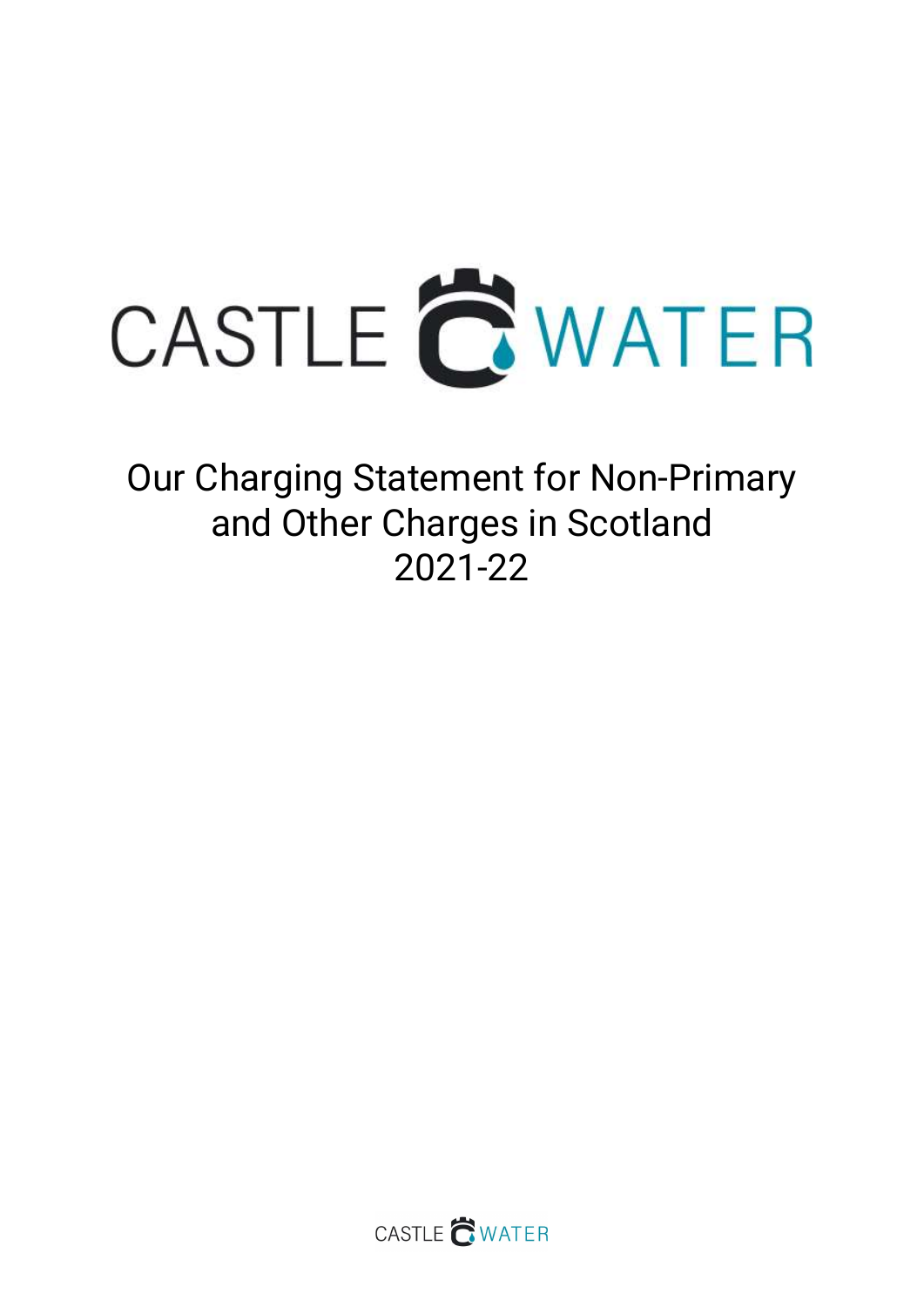# 1 Temporary Consents for Trade Effluent Discharge

A temporary consent will be valid for six months, after which time it will automatically terminate.

| Category of Discharge | Charge per Consent |
|-----------------------|--------------------|
|                       |                    |
| Low Strength          | £213.92            |
|                       |                    |
| Medium Strength       | £428.06            |
|                       |                    |
|                       |                    |
| High Strength         | £713.22            |
|                       |                    |

# 2 Verification of Services

### 2.1 De-registration Requests

| Activity                                                                         | Charge                      | Abortive Visit<br>Charge                                       |
|----------------------------------------------------------------------------------|-----------------------------|----------------------------------------------------------------|
| Verification using Scottish Water Systems                                        | £33.71                      | N/A                                                            |
| Visit During Standard Hours (Two Person Service) First<br>Hour                   | £259.84                     | £216.50                                                        |
| Visit During Standard Hours (Two Person Service)<br>Per Hour Thereafter          | £173.26                     | £288.06                                                        |
| Visit Out-With Standard Hours (Two Person Service) First<br>Hour                 | £345.52                     | N/A                                                            |
| Visit Out-With Standard Hours (Two Person Service) Per<br><b>Hour Thereafter</b> | £230.27                     | £288.06                                                        |
| Visit requiring additional resources during or out-with<br>standard hours        | Reasonable Cost<br>Incurred | Based on 1 hour<br>15<br>minutes of<br>reasonable<br>resources |

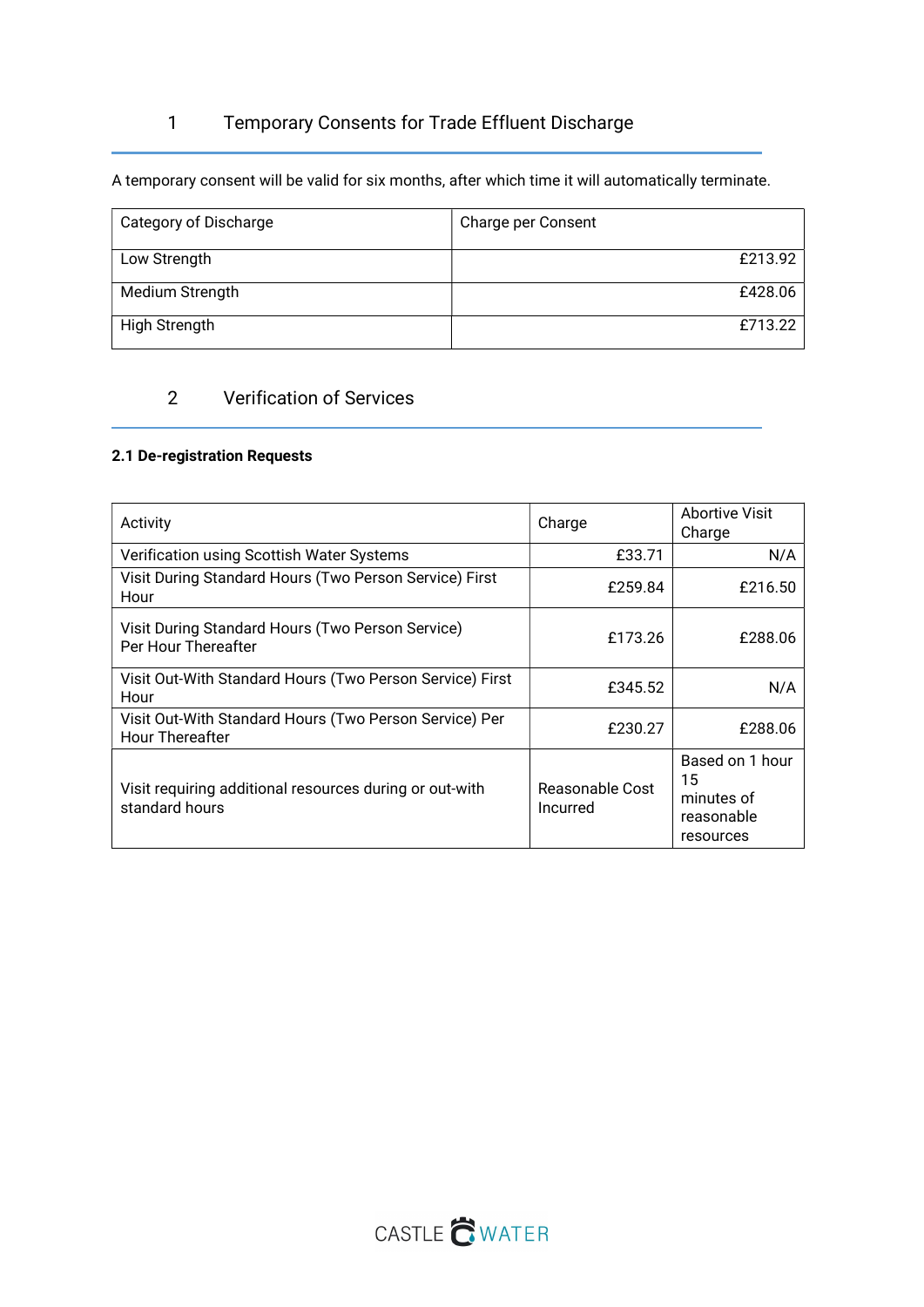#### 2.2 Verification of Meter Details

| Activity                                                                       | Charge                         | Abortive Visit Charge                                    |  |
|--------------------------------------------------------------------------------|--------------------------------|----------------------------------------------------------|--|
| Visit during Standard Hours (Single<br>Person Service)                         | £129.92                        | £108.30                                                  |  |
| Visit during Standard Hours (Single<br>Person Service) - Per Hour Thereafter   | £86.58                         |                                                          |  |
| Visit out-with Standard Hours (Single<br>Person Service) - First Hour          | £172.82                        |                                                          |  |
| Visit out-with Standard Hours (Single<br>Person Service) - Per Hour Thereafter | £115.14                        | £144.03                                                  |  |
| Visit requiring additional resources during or out-<br>with standard hours     | Reasonable<br>Cost<br>Incurred | Based on 1 hour 15<br>minutes of reasonable<br>resources |  |

# 2.3 Verification of Water Service Configuration

| Activity                                                                       | Charge               | <b>Abortive Visit</b><br>Charge |
|--------------------------------------------------------------------------------|----------------------|---------------------------------|
| Verification using Scottish Water Systems                                      | £33.71               | N/A                             |
| Visit during Standard Hours (Two<br>Person Service) First Hour                 | £259.84              | £216.50                         |
| Visit During Standard Hours (Two Person Service) Per<br><b>Hour Thereafter</b> | £173.26              |                                 |
| Visit Out-With Standard Hours (Two Person Service)<br><b>First Hour</b>        | £345.52              | £288.06                         |
| Visit Out-With Standard Hours (Two Person Service)<br>Per Hour Thereafter      | £230.27              |                                 |
| Visit requiring additional resources during or out-with<br>standard hours      | Based on actual cost | Based on 1 Hour<br>15 Minutes   |

# 2.4 Legal Review – Associated with Verification of Water Service or Supply Configurations

| Activity                                         |                      |
|--------------------------------------------------|----------------------|
| ∟egal<br>' Ownership)<br>(Property<br>Review Fee | $\sim$<br>1.54<br>LΟ |

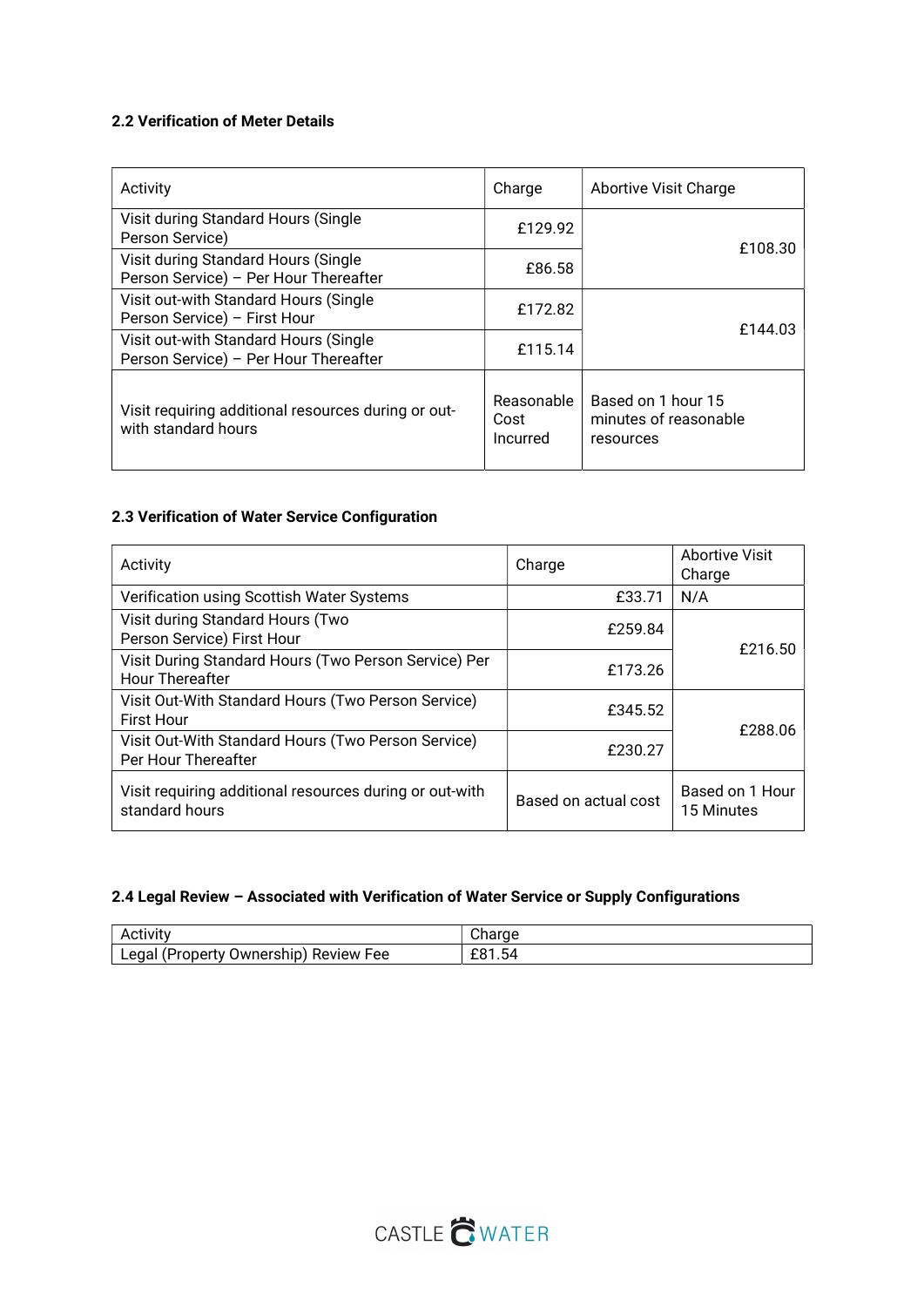There are two types of disconnections that we offer – temporary and permanent. You can request and pay for either type to be carried out at your property.

We will also temporarily or permanently disconnect your supply is you fail to pay your bills. If the supply has been temporarily disconnected, we will reconnect the supply once all outstanding bills have been paid, including the applicable disconnection, reconnection and cost of recovery charges. If your supply has been permanently disconnected, a new connection will need to be applied for, subject to capacity in Scottish Water's network.

#### 3.1 Temporary Disconection Request

The cost for disconnecting your supply – whether temporarily or permanently – is based on whether alterations to your pipework are needed. To establish what work is required, we must first carry out a survey. If you need the survey to be done out-of-hours, i.e. out-with Monday to Friday, 8am to 6pm, the survey charges increase. A temporary disconnection should not last more than three months. Disconnections lasting longerthan three months will be classed as a permanent disconnection and will be charged as such. The fixed charges for water, waste water and surface water drainage will continue to apply for each period of temporary disconnection. Should any further cost be incurred in securing access to carry out the survey (e.g. legal costs) these may also be added to your account.

#### 3.1.1 Survey Charge

| Activity                                                                                                                             | Charge                         | <b>Abortive Visit Charge</b>                             |
|--------------------------------------------------------------------------------------------------------------------------------------|--------------------------------|----------------------------------------------------------|
| Standard disconnection during Standard<br>Hours where no pipework modifications or                                                   | £259.84                        |                                                          |
| excavation is required - First Hour                                                                                                  |                                |                                                          |
| Standard disconnection during Standard<br>Hours where no pipework modifications or<br>excavation is required - Per Hour Thereafter   | £173.26                        | £216.50                                                  |
| Standard disconnection out-with Standard<br>Hours where no pipework modifications or<br>excavation is required - First Hour          | £345.52                        | £288.06                                                  |
| Standard disconnection out-with Standard<br>Hours where no pipework modifications or<br>excavation is required - Per Hour Thereafter | £230.27                        |                                                          |
| Non-standard Temporary Disconnection                                                                                                 | Reasonable<br>Cost<br>Incurred | Based on 1 hour 15<br>minutes of reasonable<br>resources |

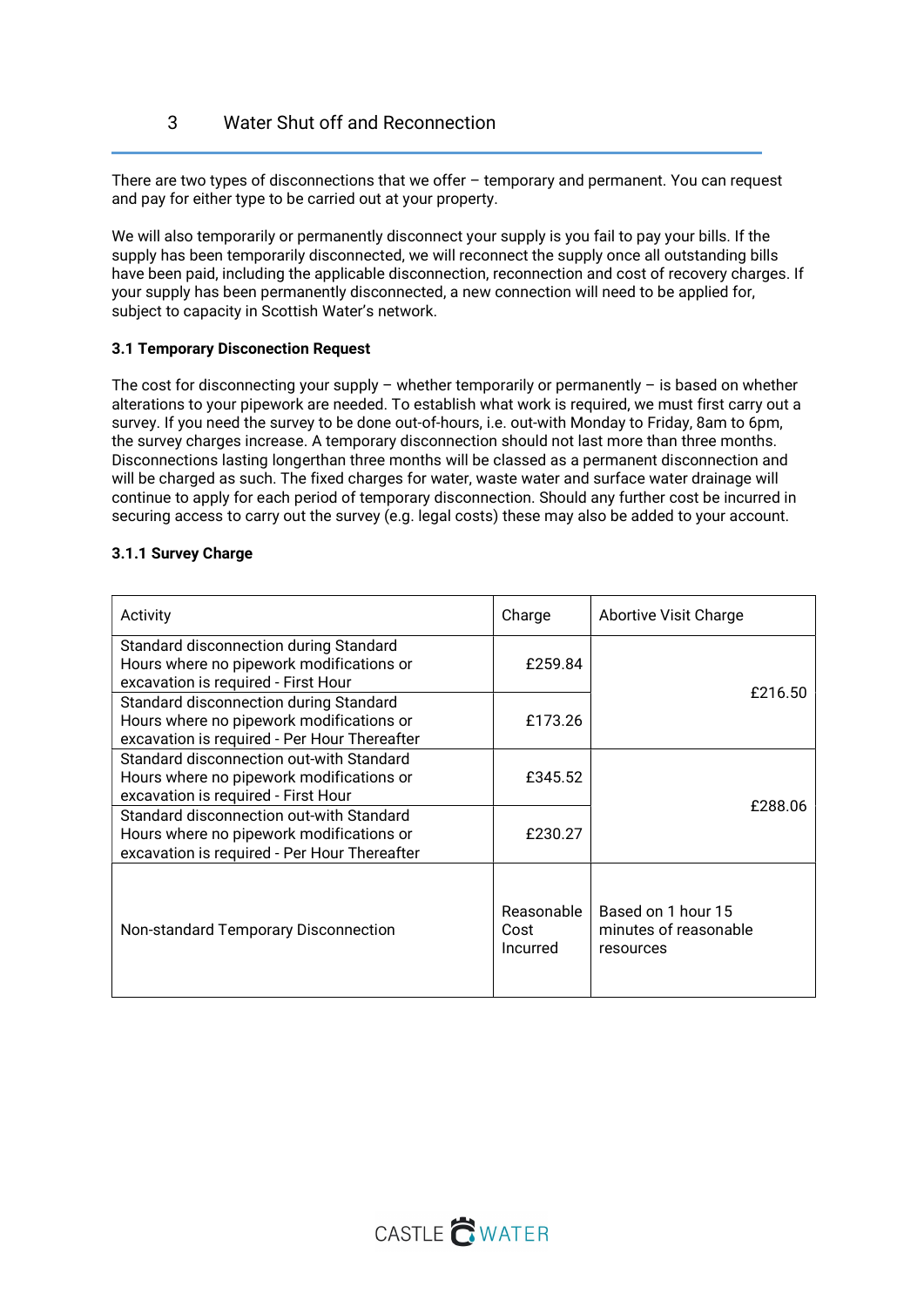### 3.1.2 Charge for temporary disconnection

| Activity                                                                                                                             | Charge                                | Abortive Visit Charge                                    |
|--------------------------------------------------------------------------------------------------------------------------------------|---------------------------------------|----------------------------------------------------------|
| Standard disconnection during Standard<br>Hours where no pipework modifications or<br>excavation is required - First Hour            | £259.84                               | £216.50                                                  |
| Standard disconnection during Standard<br>Hours where no pipework modifications or<br>excavation is required - Per Hour Thereafter   | £173.26                               |                                                          |
| Standard disconnection out-with Standard<br>Hours where no pipework modifications or<br>excavation is required - First Hour          | £345.52                               |                                                          |
| Standard disconnection out-with Standard<br>Hours where no pipework modifications or<br>excavation is required - Per Hour Thereafter | £230.27                               | £288.06                                                  |
| Non-standard Temporary Disconnection                                                                                                 | Reasonable<br>Cost<br><i>Incurred</i> | Based on 1 hour 15<br>minutes of reasonable<br>resources |

If you can commit to going through with the disconnection before the survey is even carried out, and the survey shows that a standard disconnection is possible, we'll reduce your charges by the amounts below:

| Activity                                                                                                                                                  | Charge               | <b>Abortive Visit Charge</b> |
|-----------------------------------------------------------------------------------------------------------------------------------------------------------|----------------------|------------------------------|
| <b>Advanced Commitment Reduced Charge</b><br>Standard disconnection during Standard<br>Hours where no pipework modifications or<br>excavation is required | Saving of<br>£154.70 | £216.50                      |
| Advanced Commitment Reduced Charge<br>Standard disconnection out-with Standard<br>Hours where no pipework modifications or<br>excavation is required      | Saving of<br>£205.60 | £288.06                      |

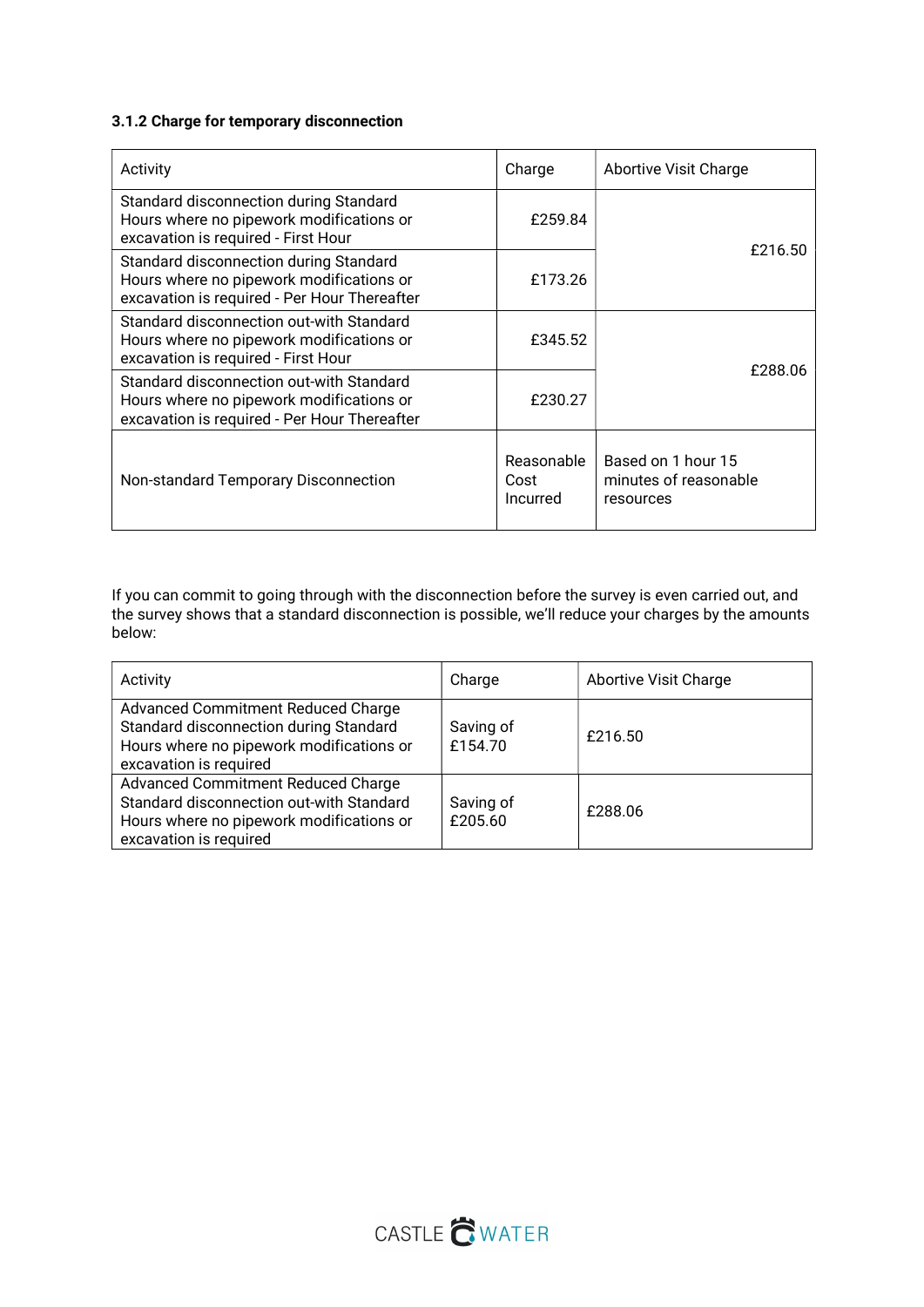#### 3.2 Permanent Disconnection

If you ask us to permanently disconnect your water supply, you will be charged based upon the actual cost of providing this service, but we ask that a deposit of £250+VAT is paid prior to us submitting the request. Any costs will be deducted from this amount – any difference will be refunded, and any further costs will be invoiced upon completion of the work. Abortive visit charges will also apply. These will be based on 1 hour 15 minutes of reasonable resources.

| Activity                                                                                                         | Charge  | <b>Abortive Visit</b><br>Charge | Customer<br>Request |
|------------------------------------------------------------------------------------------------------------------|---------|---------------------------------|---------------------|
| Survey for in hours standard disconnection,<br>requested by licensed provider: first hour on<br>site             | £240.04 | £216.50                         | £0.00               |
| Survey for in hours standard disconnection,<br>requested by licensed provider: charge per<br>hour thereafter     | £159.98 |                                 | £0.00               |
| Survey for out of hours standard<br>disconnection, requested by licensed provider:<br>first hour on site         | £319.09 |                                 | £0.00               |
| Survey for out of hours standard<br>disconnection, requested by licensed provider:<br>charge per hour thereafter | £212.65 | £288.06                         | £0.00               |
| In hours standard disconnection, requested by<br>licensed provider: first hour on site                           | £240.04 | £234.53                         | £0.00               |
| In hours standard disconnection, requested by<br>licensed provider: charge per hour thereafter                   | £162.43 |                                 | £0.00               |
| Out of hours standard disconnection,<br>requested by licensed provider                                           | £319.09 | £304.75                         | £0.00               |
| Out of hours standard disconnection,<br>requested by licensed provider                                           | £215.88 |                                 | £0.00               |
| Permanent Disconnection during Standard<br>Hours                                                                 | £549.46 | £234.53                         | £0.00               |
| Permanent Disconnection outwith Standard<br>Hours                                                                | £714.32 |                                 | £0.00               |

#### 3.3 Permanent Disconnection Inspection

| Activity                                                                               | Charge  | Abortive<br>Visit<br>Charge | Customer<br>Request |
|----------------------------------------------------------------------------------------|---------|-----------------------------|---------------------|
| Inspection for permanent disconnection during<br>Standard Hours: first hour on site*   | £129.92 |                             | £0.00               |
| Inspection for permanent disconnection during<br>Standard Hours: per hour thereafter*  | £86.58  | £108.30                     | £0.00               |
| Inspection for permanent disconnection outwith<br>Standard Hours: first hour on site*  | £172.82 |                             | £0.00               |
| Inspection for permanent disconnection outwith<br>Standard Hours: per hour thereafter* | £115.14 | £144.03                     | £0.00               |

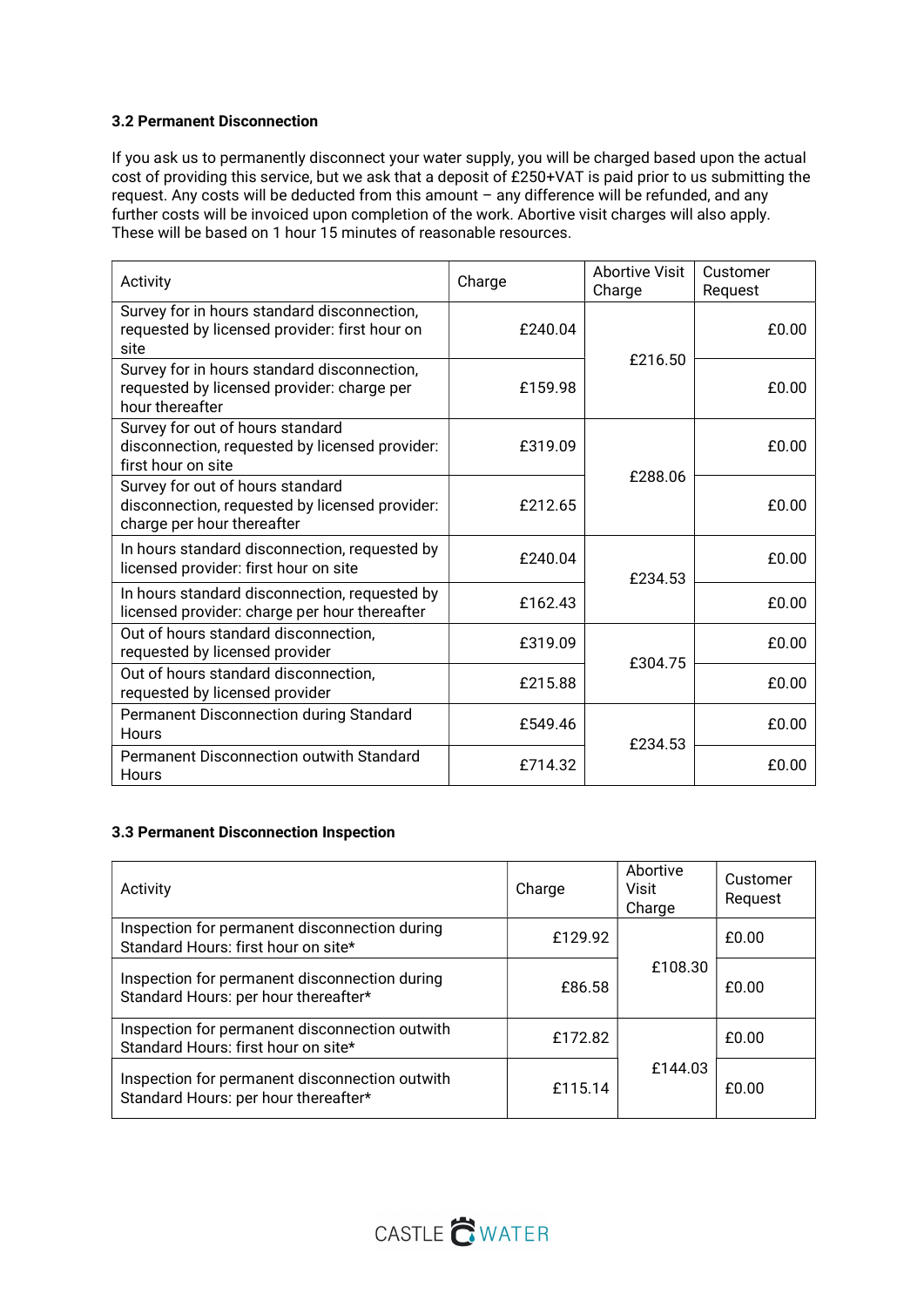# 3.4 Discontinuation and Re-establishment of Trade Effluent Service

| Activity                                          | Charge                    |
|---------------------------------------------------|---------------------------|
| Survey to Establish if Trade Effluent Service can | Reasonable Costs Incurred |
| be discontinued                                   |                           |
| Discontinuation of Trade Effluent Services        | Reasonable Costs Incurred |
| Re-establishment of Trade Effluent Services       | Reasonable Costs Incurred |
| <b>Abortive Visits</b>                            | Reasonable Costs Incurred |

### 3.5 Reconnection Charges Following Temporary Disconnection

| Activity                                                                                                           | Charge                       | <b>Abortive Visit</b><br>Charge                             |
|--------------------------------------------------------------------------------------------------------------------|------------------------------|-------------------------------------------------------------|
| <b>Standard Reconnection during Standard</b><br>Hours where no pipework modifications or<br>excavation is required | £129.92                      | £108.30                                                     |
| Standard Reconnection out-with Standard<br>Hours where no pipework modifications or<br>excavation is required      | £172.82                      | £144.03                                                     |
| Reconnection Requiring Pipework Alteration                                                                         | Reasonable Costs<br>Incurred | Based on 1 hour<br>15 minutes of<br>reasonable<br>resources |

## 3.6 Service Removal Verification Survey

| Activity                                                                   | Charge                      | <b>Abortive Visit</b><br>Charge                             |
|----------------------------------------------------------------------------|-----------------------------|-------------------------------------------------------------|
| Survey During Standard Hours for the First Hour                            | £0.00                       | £108.30                                                     |
| Survey During Standard Hours per Hour Thereafter                           | £0.00                       |                                                             |
| Survey out-with Standard Hours for the First Hour                          | £0.00                       | £144.03                                                     |
| Survey out-with Standard Hours per Hour Thereafter                         | £0.00                       |                                                             |
| Survey requiring additional resources during or out-with<br>standard hours | Reasonable Cost<br>Incurred | Based on 1 hour<br>15 minutes<br>of reasonable<br>resources |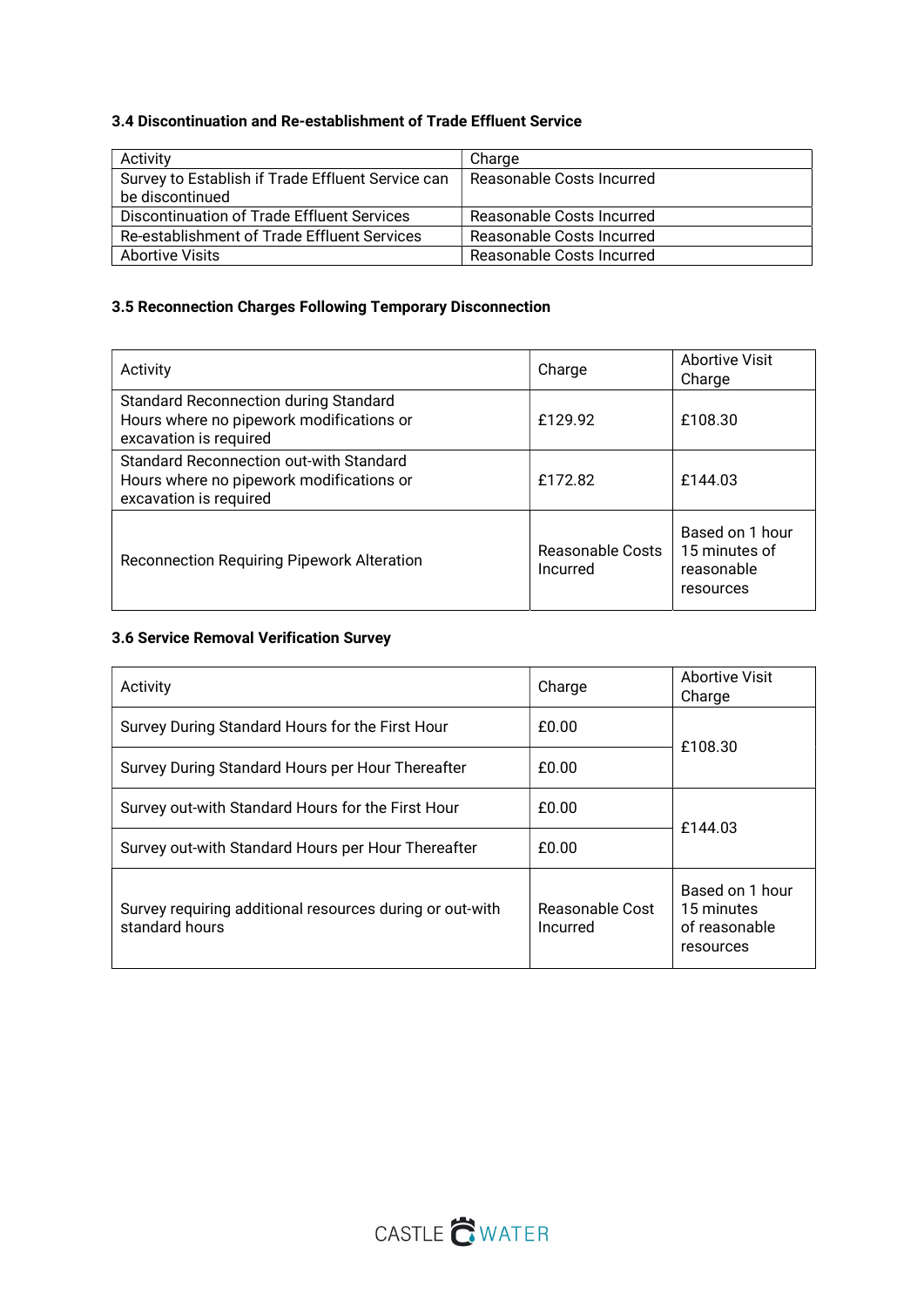# 4 Metering Services

Metering your supply allows us to bill you based on your actual consumption and allows you to monitor and manage your usage. Our metering services will help you get a meter installed, keep it working properly and make sure it's the right size for your property.

If you have any questions regarding meters that we haven't answered here, please call our Customer Service Team on 0330 333 6510 or email at customersupport@castlewater.co.uk

If you ask for a meter to be installed at your un-metered property, then we will request the service from Scottish Water and charge you based on the meter installation standard charges as shown below.

Meters will only be installed where practicable, so we must first carry out a survey at your property to make sure that the installation is possible. When this is not possible, we will explain the circumstances behind Scottish Waters decision.

If you need the survey to be done out of hours, i.e. out-with 8am to 6pm Monday to Friday, the survey charges increase. Scottish Water will also need to survey the property if you require a different size of meter or you'd like the meter to undergo an accuracy test and the meter is subsequently found to be accurate.

#### Meter Installation

If it is possible to install your meter, but the installation requires one or more of the following, you will be charged based on the actual cost of undertaking the installation:

- Separating the water supply pipe to your property, if it also supplies another property
- Substantial plumbing work
- Installing more meters, for example because the property has more than one water supply
- Installing a meter elsewhere in the property, other than Scottish Waters preferred location

Wherever possible, we will notify you in advance of these charges. In all other cases, the following charges apply.

#### 4.1 Survey Charge for Change of Meter

| Activity                                     | Charge                       | <b>Abortive Visit</b><br>Charge     |
|----------------------------------------------|------------------------------|-------------------------------------|
| <b>Survey during Standard Hours</b>          | £259.84                      | £216.50                             |
| Survey out-with Standard Hours               | £345.52                      | £288.06                             |
| Meter Surveys Requiring Additional Resources | Reasonable<br>Costs Incurred | <b>Reasonable Costs</b><br>Incurred |

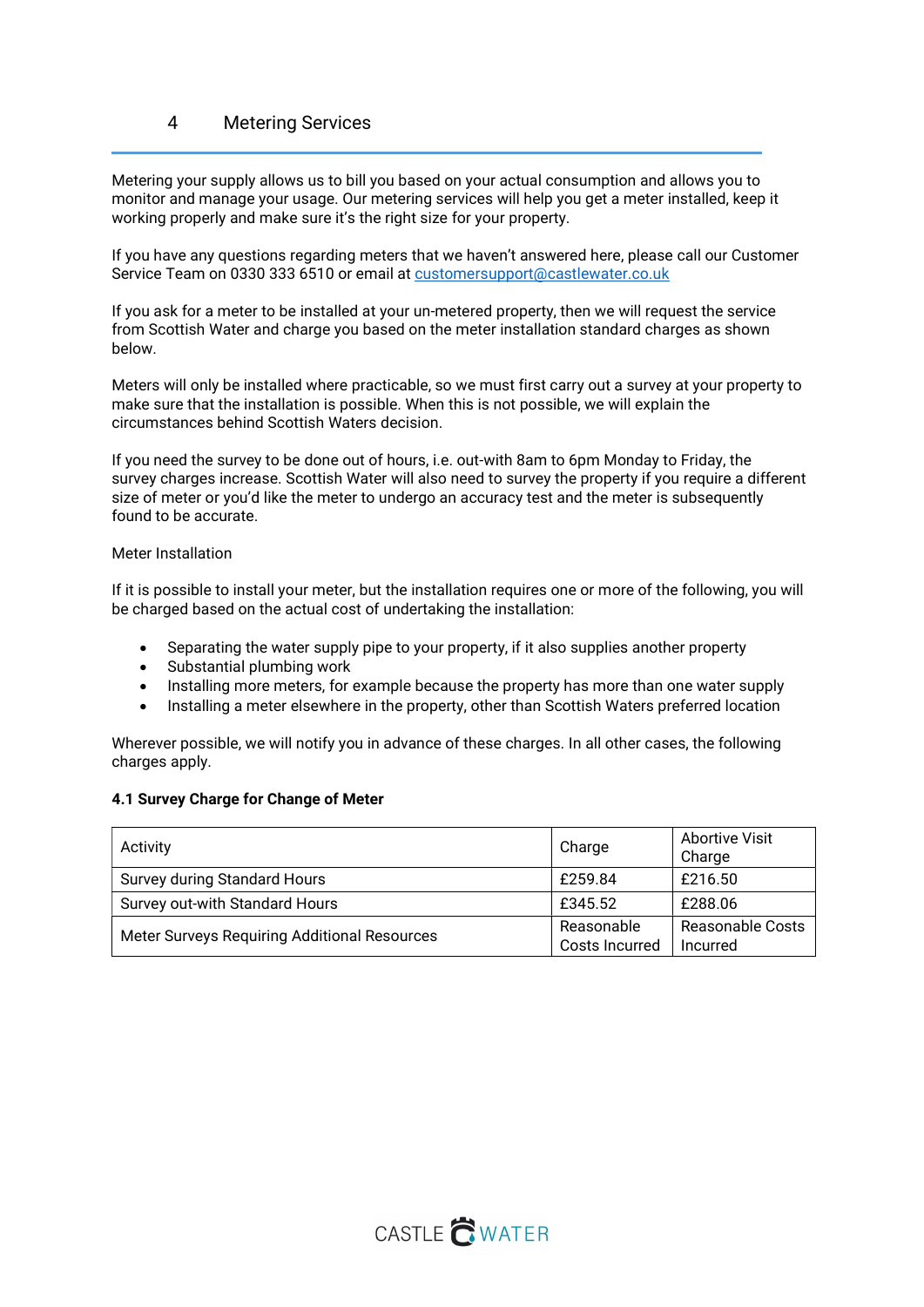# 4.2 Survey Charge for Meter Accuracy Test

| Activity                                                                   | Charge                      | <b>Abortive Visit</b><br>Charge                                |  |  |  |  |
|----------------------------------------------------------------------------|-----------------------------|----------------------------------------------------------------|--|--|--|--|
| Survey During Standard Hours for the First Hour                            | £129.92                     |                                                                |  |  |  |  |
| Survey During Standard Hours per Hour Thereafter                           | £86.58                      | £108.30                                                        |  |  |  |  |
| Survey out-with Standard Hours for the First Hour                          | £172.82                     | £144.03                                                        |  |  |  |  |
| Survey out-with Standard Hours per Hour Thereafter                         | £115.14                     |                                                                |  |  |  |  |
| Survey requiring additional resources during or out-with<br>standard hours | Reasonable<br>Cost Incurred | Based on 1 hour<br>15<br>minutes of<br>reasonable<br>resources |  |  |  |  |

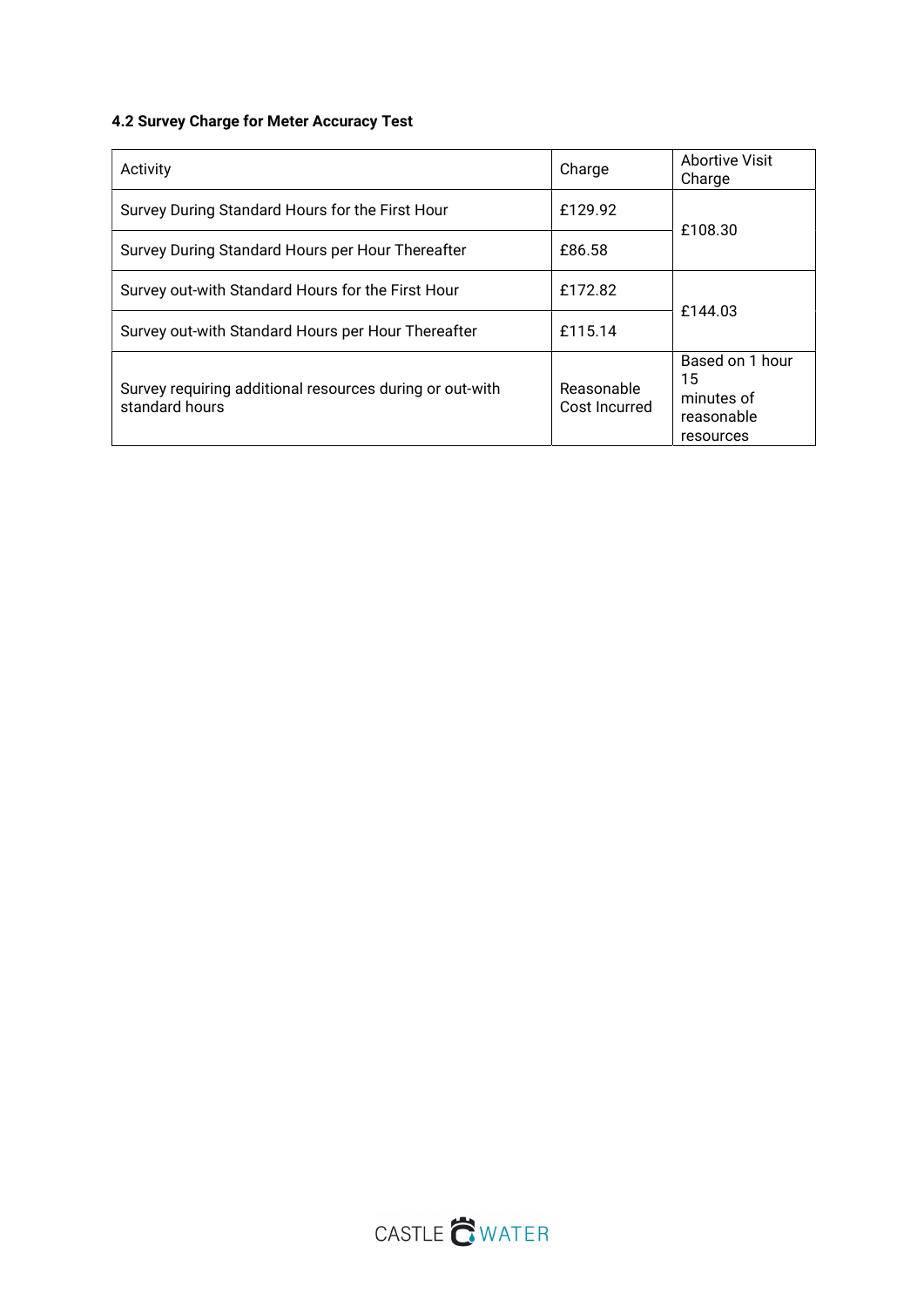## 4.3 Meter Installation

| Meter Size (mm)                                                                   | 15        | 20        | 25        | 30        | 40        | 50        | 80        | 100       | 150       |
|-----------------------------------------------------------------------------------|-----------|-----------|-----------|-----------|-----------|-----------|-----------|-----------|-----------|
| <b>INSTALL Above ground meter</b>                                                 | £204.62   | £232.29   | £267.79   | £313.60   | £490.56   | £519.79   | £639.30   | £663.82   | £696.19   |
| REPAIR / REPLACE Above ground meter                                               | £191.63   | £220.30   | £255.58   | £301.84   | £470.85   | £499.97   | £619.25   | £643.89   | £676.26   |
| ALL Below ground meter (No Dig up)                                                | £215.60   | £244.27   | £279.55   | £325.81   | £510.83   | £540.06   | £659.12   | £683.87   | £716.24   |
| ALL Below ground dig-up & rebuild chamber<br>in verge                             | £780.19   | £808.86   | £901.04   | £947.18   | £1,024.91 | £1,237.26 | £1,364.72 | £1,389.36 | £1,730.40 |
| ALL Below ground dig-up & rebuild chamber<br>in surfaced footpath                 | £849.86   | £878.53   | £966.56   | £1,012.70 | £1,106.22 | £1,296.62 | £1,435.95 | £1,460.59 | £1,819.55 |
| ALL Below ground dig-up & rebuild chamber<br>in surfaced road                     | £999.38   | £1,027.94 | £1,120.22 | £1,166.37 | £1,266.16 | £1,456.56 | £1,605.97 | £1,630.61 | £1,993.60 |
| ALL Below ground, No Dig + MSM meter in<br>verge                                  | £205.18   | £218.18   | £231.50   |           |           |           |           |           |           |
| ALL Below ground, Dig up and install ebco<br>box + MSM meter in verge             | £793.74   | £806.62   | £901.04   |           |           |           |           |           |           |
| ALL Below ground, Dig up and install ebco<br>box + MSM meter in surfaced footpath | £863.41   | £876.29   | £966.56   |           |           |           |           |           |           |
| ALL Below ground, Dig up and install ebco<br>box + MSM meter in road              | £1,012.93 | £1,025.92 | £1,120.22 |           |           |           |           |           |           |
| REPAIR / REPLACE Above ground replace<br>Helix 4000 mechanism                     |           |           |           |           | £298.26   | £305.20   | £371.95   | £398.94   | £425.82   |
| REPAIR / REPLACE Below ground replace<br>Helix 4000 mechanism                     |           |           |           |           | £318.30   | £325.25   | £391.89   | £418.99   | £445.87   |

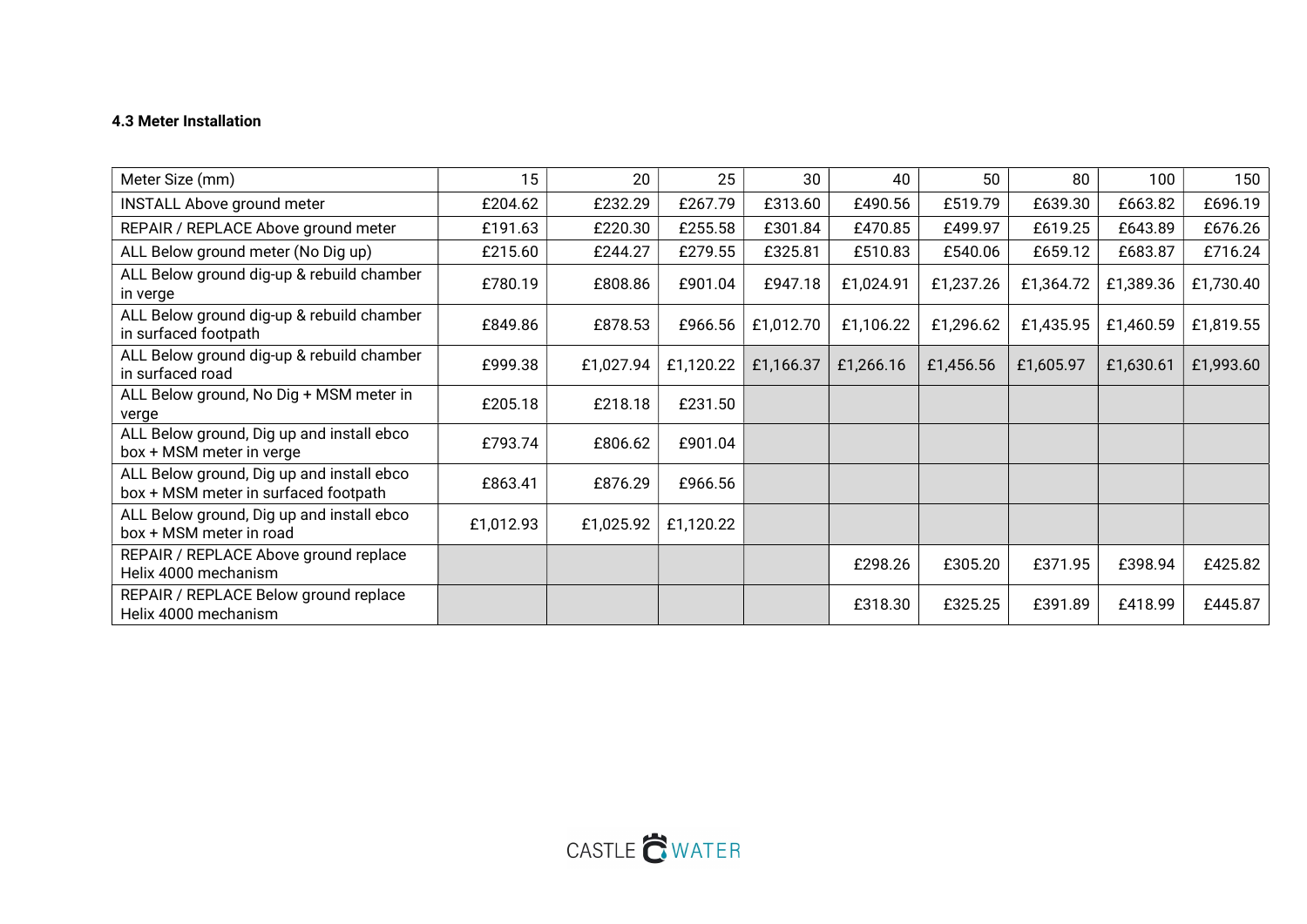# 4.3 Meter Installation (continued)

| Meter Size (mm)                                                                   | 200       | 250       | 300       | 350       | 400       | 450       | 500       | 600       |
|-----------------------------------------------------------------------------------|-----------|-----------|-----------|-----------|-----------|-----------|-----------|-----------|
| <b>INSTALL Above ground meter</b>                                                 | £799.57   | £1,163.12 | £1,358.90 | £1,882.38 | £2,339.79 | £2,628.19 | £3,189.76 | £3,987.65 |
| REPAIR / REPLACE Above ground meter                                               | £779.52   | £1,143.18 | £1,338.96 | £1,862.45 | £2,319.86 | £2,608.48 | £3,169.71 | £3,967.60 |
| ALL Below ground meter (No Dig up)                                                | £819.50   | £1,183.06 | £1,379.06 | £2,246.05 | £2,749.38 | £3,037.89 | £3,668.00 | £4,511.70 |
| ALL Below ground dig-up & rebuild chamber<br>in verge                             | £2,047.14 | £2,414.83 | £2,663.02 | £5,496.74 | £6,293.95 | £6,582.24 | £7,212.46 | £8,056.16 |
| ALL Below ground dig-up & rebuild chamber<br>in surfaced footpath                 | £2,130.46 | £2,494.46 | £2,690.35 | £5,622.62 | £6,383.22 | £6,671.73 | £7,301.73 | £8,145.65 |
| ALL Below ground dig-up & rebuild chamber<br>in surfaced road                     | £2,432.64 | £2,668.51 | £3,004.51 | £5,938.91 | £7,175.06 | £7,589.23 | £8,219.23 | £9,063.26 |
| ALL Below ground, No Dig + MSM meter in<br>verge                                  |           |           |           |           |           |           |           |           |
| ALL Below ground, Dig up and install ebco<br>box + MSM meter in verge             |           |           |           |           |           |           |           |           |
| ALL Below ground, Dig up and install ebco<br>box + MSM meter in surfaced footpath |           |           |           |           |           |           |           |           |
| ALL Below ground, Dig up and install ebco<br>box + MSM meter in road              |           |           |           |           |           |           |           |           |
| REPAIR / REPLACE Above ground replace<br>Helix 4000 mechanism                     | £552.50   | £599.54   | £686.45   |           |           |           |           |           |
| REPAIR / REPLACE Below ground replace<br>Helix 4000 mechanism                     | £572.54   | £659.34   | £706.27   |           |           |           |           |           |

Charge for Abortive Visit - £108.30

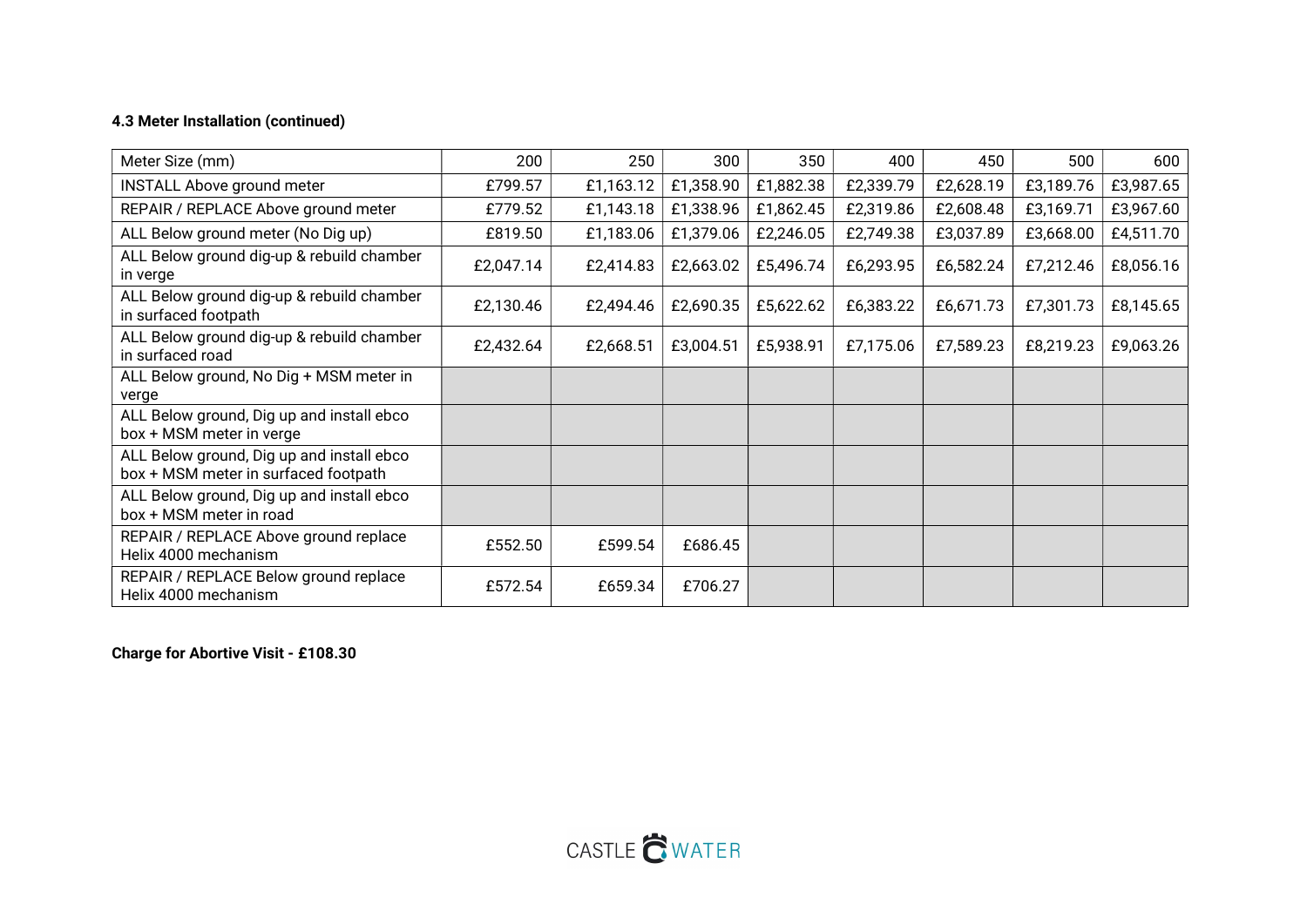### 4.4 Changing Meter Sizes

| Meter Size (mm)                                                               | 15        | 20        | 25        | 30        | 40        | 50        | 80        | 100       | 150       |
|-------------------------------------------------------------------------------|-----------|-----------|-----------|-----------|-----------|-----------|-----------|-----------|-----------|
| Above Ground / Internal Meter                                                 | £227.81   | £256.37   | £291.65   | £337.68   | £566.83   | £623.06   | £709.86   | £799.57   | £946.40   |
| Below ground meter (No Dig up)                                                | £239.68   | £268.35   | £303.52   | £349.89   | £586.77   | £642.88   | £729.90   | £772.02   | £966.34   |
| Below ground dig-up & rebuild chamber in<br>verge                             | £836.30   | £864.86   | £957.04   | £1,002.96 | £1,125.04 | £1,364.38 | £1,457.46 | £1,499.79 | £2,004.58 |
| Below ground dig-up & rebuild chamber in<br>surfaced footpath                 | £901.82   | £930.38   | £1,018.42 | £1,064.78 | £1,202.43 | £1,419.71 | £1,526.78 | £1,568.78 | £2,089.70 |
| Below ground dig-up & rebuild chamber in<br>surfaced road                     | £1,055.26 | £1,083.94 | £1,176.22 | £1,222.26 | £1,366.29 | £1,583.34 | £1,698.70 | £1,740.93 | £2,268.00 |
| Below ground, No Dig + MSM meter in verge                                     | £400.85   | £413.84   | £508.14   |           |           |           |           |           |           |
| Below ground, Dig up and install ebco box +<br>MSM meter in verge             | £849.63   | £865.76   | £957.04   |           |           |           |           |           |           |
| Below ground, Dig up and install ebco box +<br>MSM meter in surfaced footpath | £915.15   | £931.39   | £1,018.42 |           |           |           |           |           |           |
| Below ground, Dig up and install ebco box +<br>MSM meter in road              | £1,068.93 | £1,085.06 | £1,176.22 |           |           |           |           |           |           |

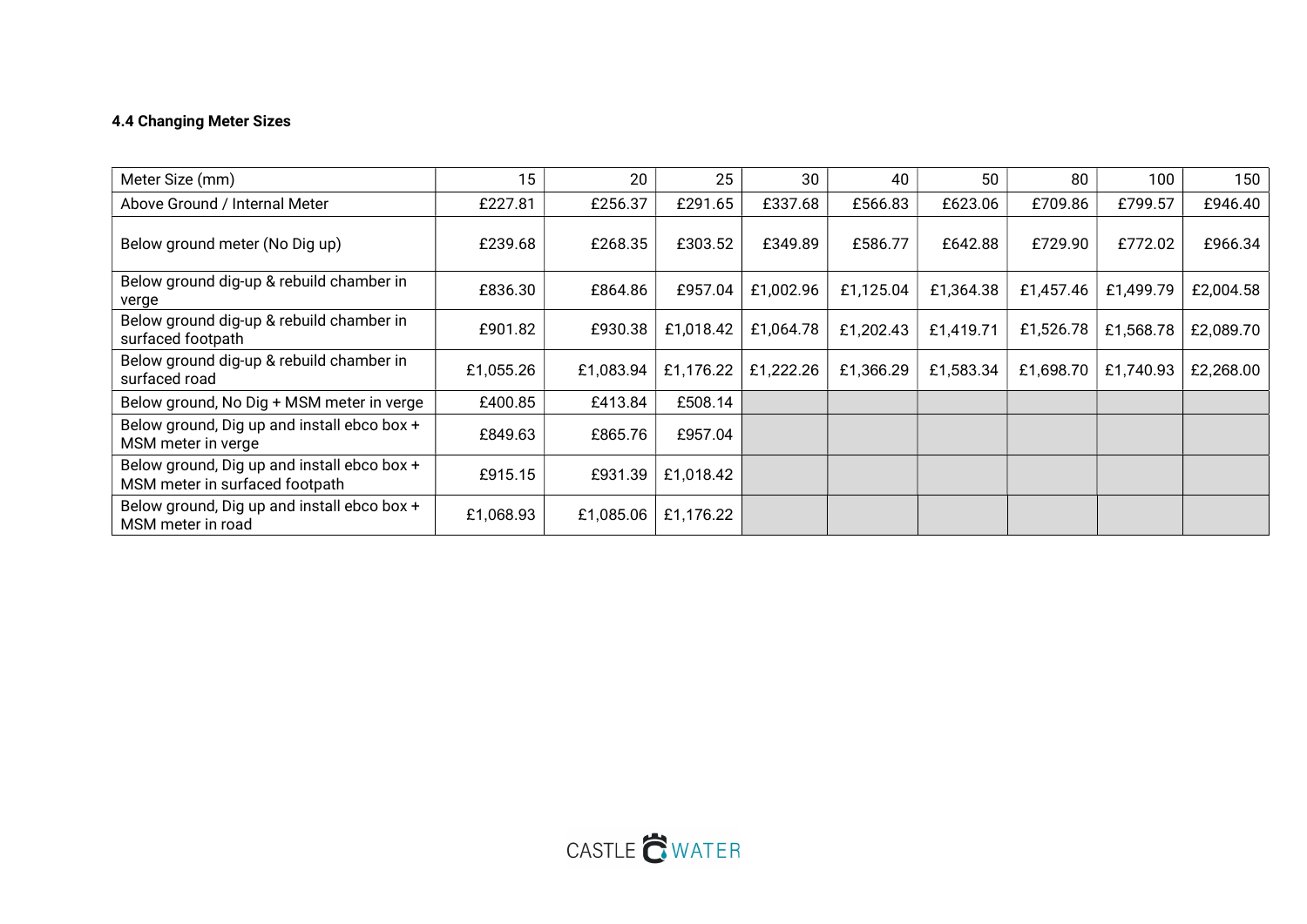# 4.4 Changing Meter Sizes (continued)

| Meter Size (mm)                                                               | 200       | 250       | 300       | 350       | 400        | 450        | 500        |
|-------------------------------------------------------------------------------|-----------|-----------|-----------|-----------|------------|------------|------------|
| Above Ground / Internal Meter                                                 | £1,674.96 | £2,041.31 | £3,159.30 | £4,764.37 | £5,592.50  | £6,687.30  | £8,915.42  |
| Below ground meter (No Dig up)                                                | £1,714.94 | £2,081.30 | £3,554.54 | £5,159.39 | £6,033.44  | £7,128.13  | £9,425.25  |
| Below ground dig-up & rebuild chamber in<br>verge                             | £2,922.64 | £3,293.14 | £4,811.63 | £8,546.72 | £9,546.54  | £10,641.12 | £12,938.24 |
| Below ground dig-up & rebuild chamber in<br>surfaced footpath                 | £3,006.42 | £3,372.66 | £4,937.41 | £8,636.21 | £9,635.81  | £10,730.61 | £13,027.50 |
| Below ground dig-up & rebuild chamber in<br>surfaced road                     | £3,308.03 | £3,546.59 | £5,190.64 | £9,428.05 | £10,427.54 | £11,648.11 | £13,945.12 |
| Below ground, No Dig + MSM meter in verge                                     |           |           |           |           |            |            |            |
| Below ground, Dig up and install ebco box +<br>MSM meter in verge             |           |           |           |           |            |            |            |
| Below ground, Dig up and install ebco box +<br>MSM meter in surfaced footpath |           |           |           |           |            |            |            |
| Below ground, Dig up and install ebco box +<br>MSM meter in road              |           |           |           |           |            |            |            |

Charge for Abortive Visit - £108.30

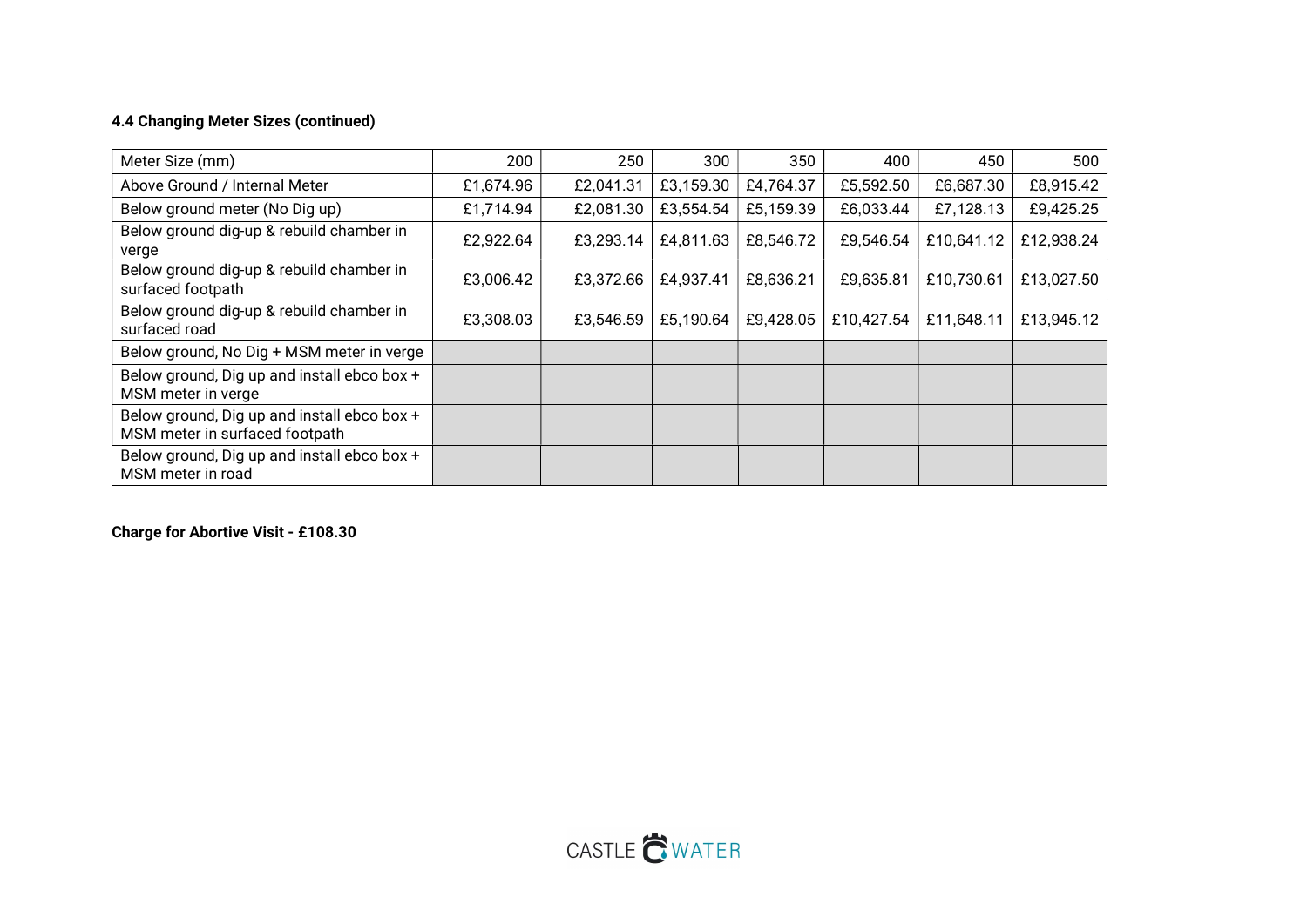#### 4.5 Meter Accuracy Test

If you believe that your water meter is not registering correctly, then we can arrange for it to be tested by Scottish Water. If the meter is found to be recording your usage accurately (within 5%), you will be charged for the testing, as per below. If it has been recording your usage inaccurately, this will be corrected at no cost to you.

| $\sim$<br>Meter S<br>Size (mm) | . .<br>ີ                       | nn<br>ZU               | ΩE<br>້ | 30      | - A C<br>ғu            | $\sim$<br>◡◡ | 80                  | 100                           | 150                                 |
|--------------------------------|--------------------------------|------------------------|---------|---------|------------------------|--------------|---------------------|-------------------------------|-------------------------------------|
| Accuracy Exchange              | $ \sim$<br>0.01<br>50<br>- ت — | . <b>. .</b><br>£350.6 | £402.19 | £452.37 | FAQ5<br>. 63<br>∠∪ סטג | 2750L<br>04  | £913.36<br><u>.</u> | . .<br>£980<br>$\Delta$<br>ுப | $070$ $\mu$<br>$\sim$<br>.U<br>∪.−∪ |

| $\sim$<br>Meter<br>' Size (mm) | 200                       | つにへ<br>∠∪∪             | 300                 | 350                       | 400                            | 450                   | 500                                      | 600                            |
|--------------------------------|---------------------------|------------------------|---------------------|---------------------------|--------------------------------|-----------------------|------------------------------------------|--------------------------------|
| Accuracy Exchange              | --<br>440<br>~-<br>.440.7 | ີ 1,804.4 <sub>ວ</sub> | $^{\circ}$ 2.000.45 | . J.48<br>00.010<br>L3.Z' | ാ<br>0.710<br>⊥∪.≀<br>ـ ے تی ب | .<br>$-4$<br>4<br>UZ. | $\sim$<br><b>CA 702</b><br>Ł4.<br>ا نہ ۔ | £5956.16<br><b>LU, JUU. IU</b> |

Charge for Abortive Visit - £108.30

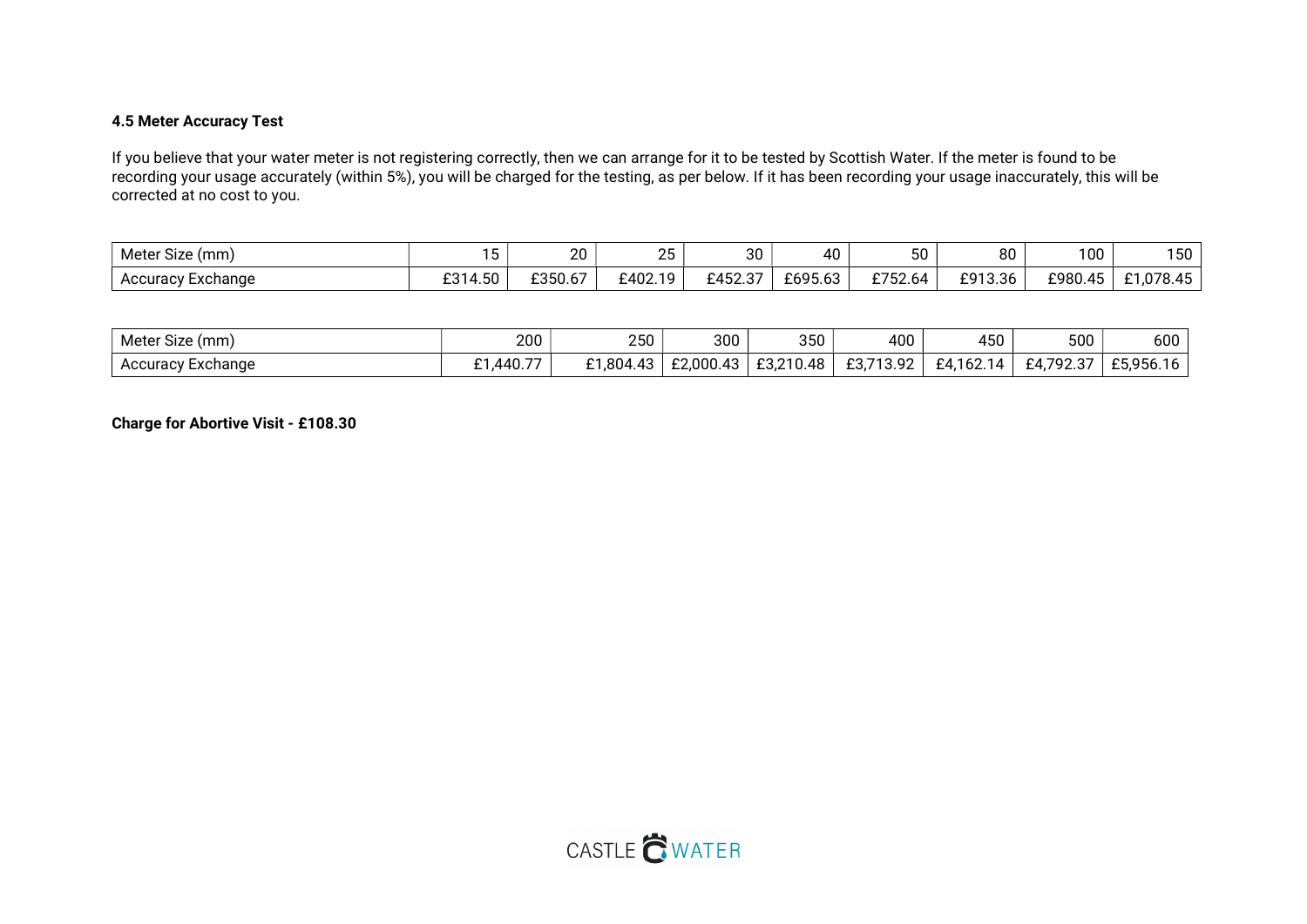# 5 Building Water

All building water requests for non-household developments should be directed to Castle Water and not Scottish Water. Customers requiring water for self-build houses and commercial house developments should contact Scottish Water directly.

The charges will be zero rated for VAT purposes for all business customers, except those whose main business activity is within Divisions 1 to 5 of the 1980 Standard Industrial Classification. Where applicable, VAT will be added at the standard rate to the charges shown below.

#### 5.1 Water for Business and Industrial Developments

For all other commercial building work, we base the charge on two components, where the site is unmetered:

- A percentage of the estimated cost reported in planning permission applications and building warrant approvals. The total estimated cost is the total price of the contract less the value of any pre-mix concrete.
- The actual cost incurred by us for providing and removing the water supply

| <b>Construction Type</b>                           | Charge                                            |
|----------------------------------------------------|---------------------------------------------------|
| (Based on construction costs)                      |                                                   |
| All traditional work with a contract price of up   | 0.3% of the total estimated contract price        |
| to £500,000 (excluding costs of ready-mix          |                                                   |
| concrete)                                          |                                                   |
| All traditional work with a contract price greater | 0.3% of the first £500,000 of the total estimated |
| than £500,000 (excluding costs of ready-mix        | contract price, 0.15% for the rest of the total   |
| concrete)                                          | estimated contract price                          |
| All non-traditional work, modernisation and        | 0.15% of the total estimated contract price       |
| cost, rehabilitation contracts (excluding costs of |                                                   |
| ready-mix concrete)                                |                                                   |
| Additional charge for providing and removing       | Based on actual cost                              |
| the water supply                                   |                                                   |

Where Scottish Water has approved that a metered supply can be used to supply building water for construction activities both fixed and volumetric water charges apply, at standard rates and the cost incurred by us for providing and removing the water supply.

#### 5.2 Site Accommodation Water

Where water and/or waste water supply to site accommodation is un-metered, fixed and volumetric charges will apply in addition to any building water charges. Fixed charges will be based on the 20mm meter annual charge and the number of weeks the supply has been made available. Volumetric charges will be applied using the current metered volumetric charges and an assessment of the volume of water used.

The assessment of the volume of water and waste water used will be calculated using the following formulas:

Water: Number of people using site accommodation x weeks on site x PCC

Waste Water: Number of people using site accommodation x weeks on site x PCC

PCC Per capita consumption for site accommodation charges will be based on the procedure for calculating volume at re-assessed un-metered premised.

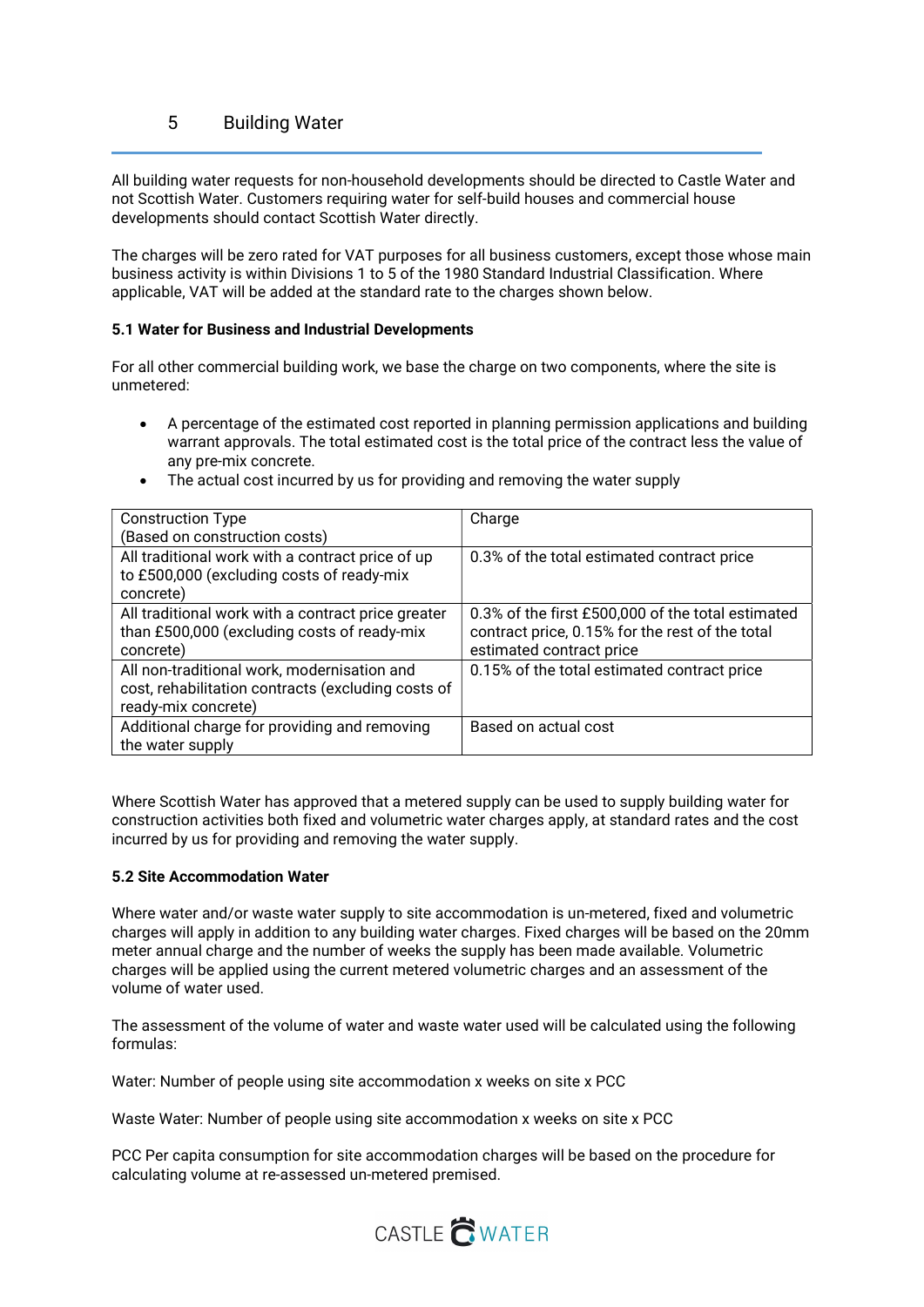| Activity                                     | Charge                                 |
|----------------------------------------------|----------------------------------------|
| Site accommodation charges: fixed charge per | £1.52 per week                         |
| week (water)                                 |                                        |
| Site accommodation charges: fixed charge per | £1.10 per week                         |
| week (waste)                                 |                                        |
| Volumetric charges                           | Same as the current volumetric charges |

### 6 Sampling and Laboratory Services

The charge for sampling and laboratory services is based on actual cost.

### 7 Copies of bills

We will always issue you with regular bills, but we also know that sometimes you need extra copies. If you need an email copy that we've already sent to you, a charge of £2.50+VAT is applicable for each bill you require.

If you need a paper copy of a bill that we've already sent to you, a charge of £5.00+VAT is applicable for each bill you require.

To request a copy invoice, contact our Customer Service Team at customersupport@castlewater.co.uk or on 0330 333 6510.

### 8 Statement of Account

Castle Water can supply you with a history of your account, like a bank statement. Our statement of account service can summarise the bills, payments, amendments and current balance of your account, and present it to you in one comprehensive document.

The charge for providing a statement of account is £10+VAT for each statement we produce.

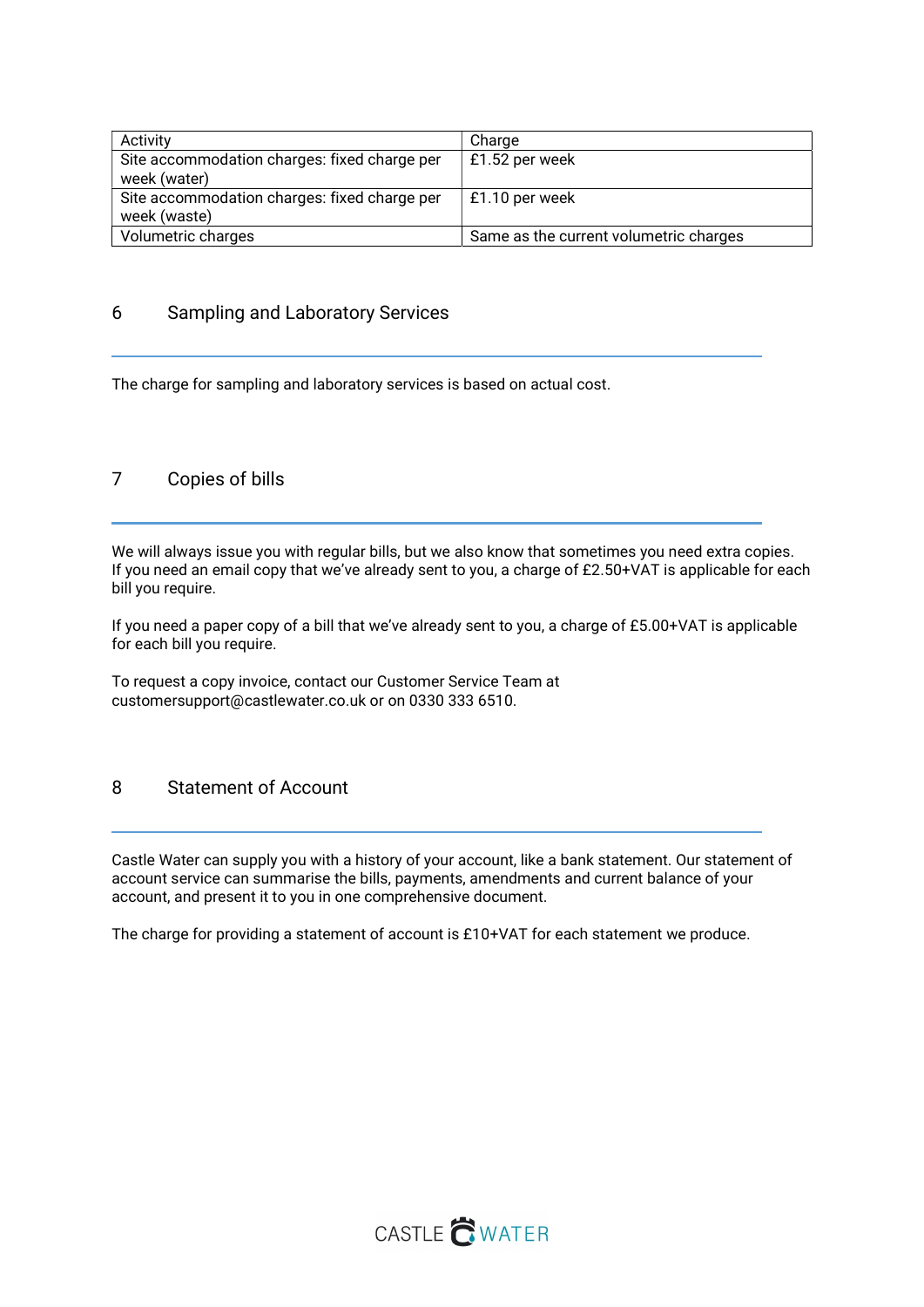# 9 Other Goods and Services

The main services that Castle Water Ltd supplies are stated in this charging statement. Any other services will be provided at reasonable cost and these will be explained to you at the time of request.

| Activity                                   | Charge | <b>Abortive Visit</b><br>Charge |
|--------------------------------------------|--------|---------------------------------|
| Missed Meter Read Penalty Charge           | £40.00 | N/A                             |
| Customer Requested Meter Reader Site Visit | £50.00 | £50.00                          |

#### 10 VAT

VAT is not applicable on water charges for all business customers, except those whose main business

activity is within divisions 1 to 5 of the 1980 Standard Industrial Classification (VAT does not apply to any waste water or drainage charges). Full details of the Standard Industrial Classifications can be obtained from HMSO. Where applicable, VAT will be added at the standard rate to the charges shown.

The charges for all other services are also subject to VAT for all customers, regardless or their Standard Industrial Classification.

If you are in any doubt concerning the application of VAT, please contact us.

### 11 Cost of Recovery Charges

If we don't receive payment on time from you, we'll send you reminders to pay. If we still do not receive payment, we will issue a letter stating that we have applied a charge of £75+VAT to cover our costs of recovery. If you continue to fail to pay your bill, a second recovery charge of £100+VAT will be applied to your account and the case will be passed on to our Legal Team. We will inform you in advance if your account is going to incur this charge, but to avoid running the risk of this charge being applied, we recommend that you set up a direct debit. Not only do you receive a discount while on direct debit, but you will be safe in the knowledge that your bills are being taken care of and no collection charges will be applied while your direct debit is active.